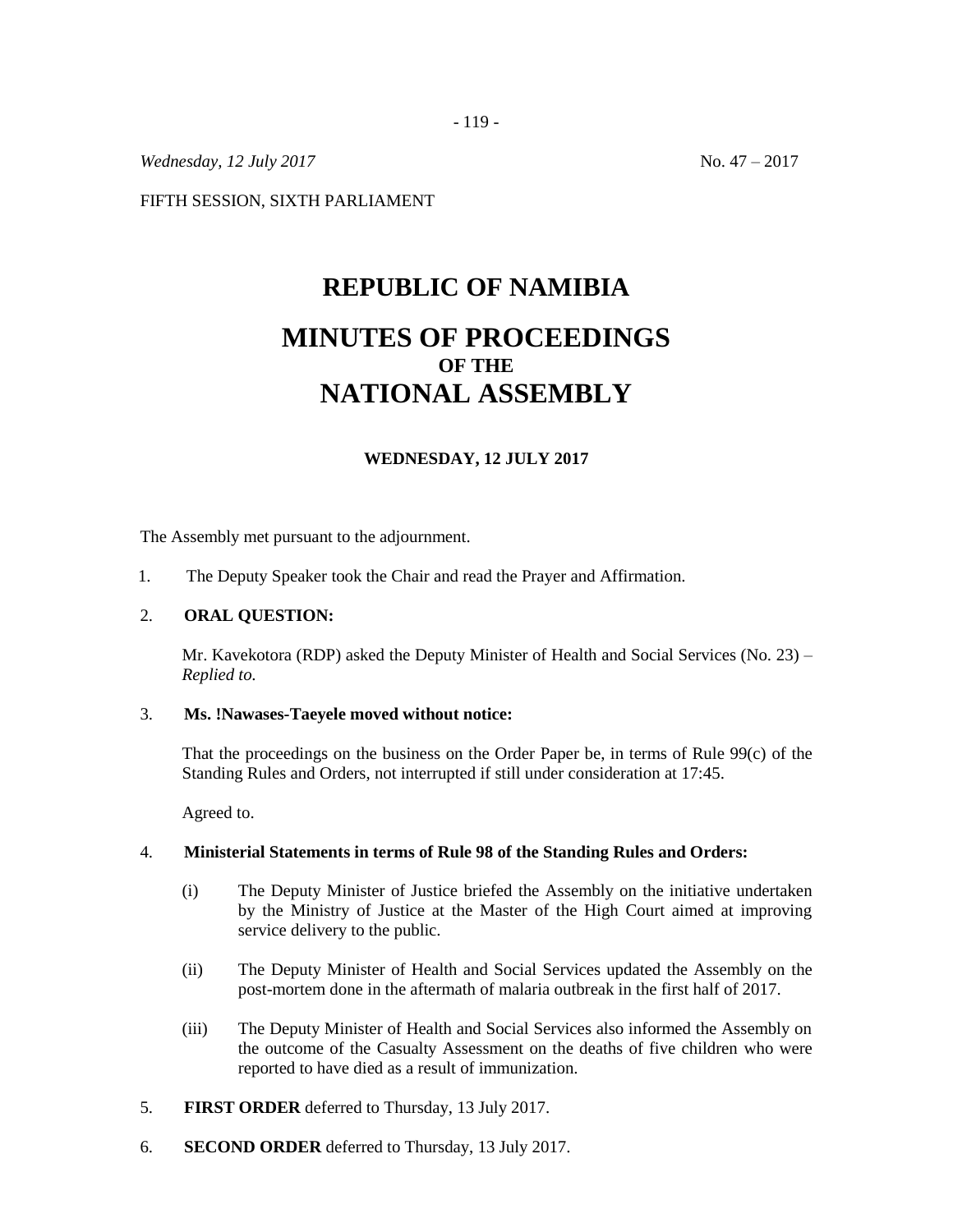# 7. **THIRD ORDER READ:**

Reconsideration – *Witness Protection Bill* [B. 2 – 2016].

The Deputy Minister of Justice moved, seconded by Ms. Sikerete: That the Assembly now goes into Committee.

Agreed to.

ASSEMBLY IN COMMITTEE:

Clause 7, 13, 32, 33, 37 and 41 as amended by the National Council, put and agreed to. Clause 13(2)(iv) as proposed in the Assembly by the Deputy Minister of Safety and Security for amendment, put and agreed to.

ASSEMBLY RESUMED:

Bill as Reconsidered, reported with amendments.

Bill to be referred to H.E. the President for his assent in terms of Article 56 and 64 of the Constitution.

## 8. **FOURTH ORDER READ:**

Reconsideration – *Namibia Special Risks Insurance Association Bill* [B. 9 – 2016].

The Minister of Finance moved, seconded by the Deputy Minister of Home Affairs and Immigration: That the Assembly now goes into Committee.

Agreed to.

#### ASSEMBLY IN COMMITTEE:

Clause 3, 5, 10, 11, 13, 19, 21, 24, 33, 35, and 37 as amended by the National Council, put and agreed to.

#### ASSEMBLY RESUMED:

Bill as Reconsidered, reported with amendments.

Bill to be referred to H.E. the President for his assent in terms of Article 56 and 64 of the Constitution.

# 9. **FIFTH ORDER READ:**

Resumption of Debate on Second Reading – *Namibia Revenue Agency Bill* [B. 11 – 2017].

Question before the Assembly on Wednesday, 28 June 2017, as moved by the Minister of Finance (page 100).

Question put: That the Bill be read a Second Time.

Agreed to.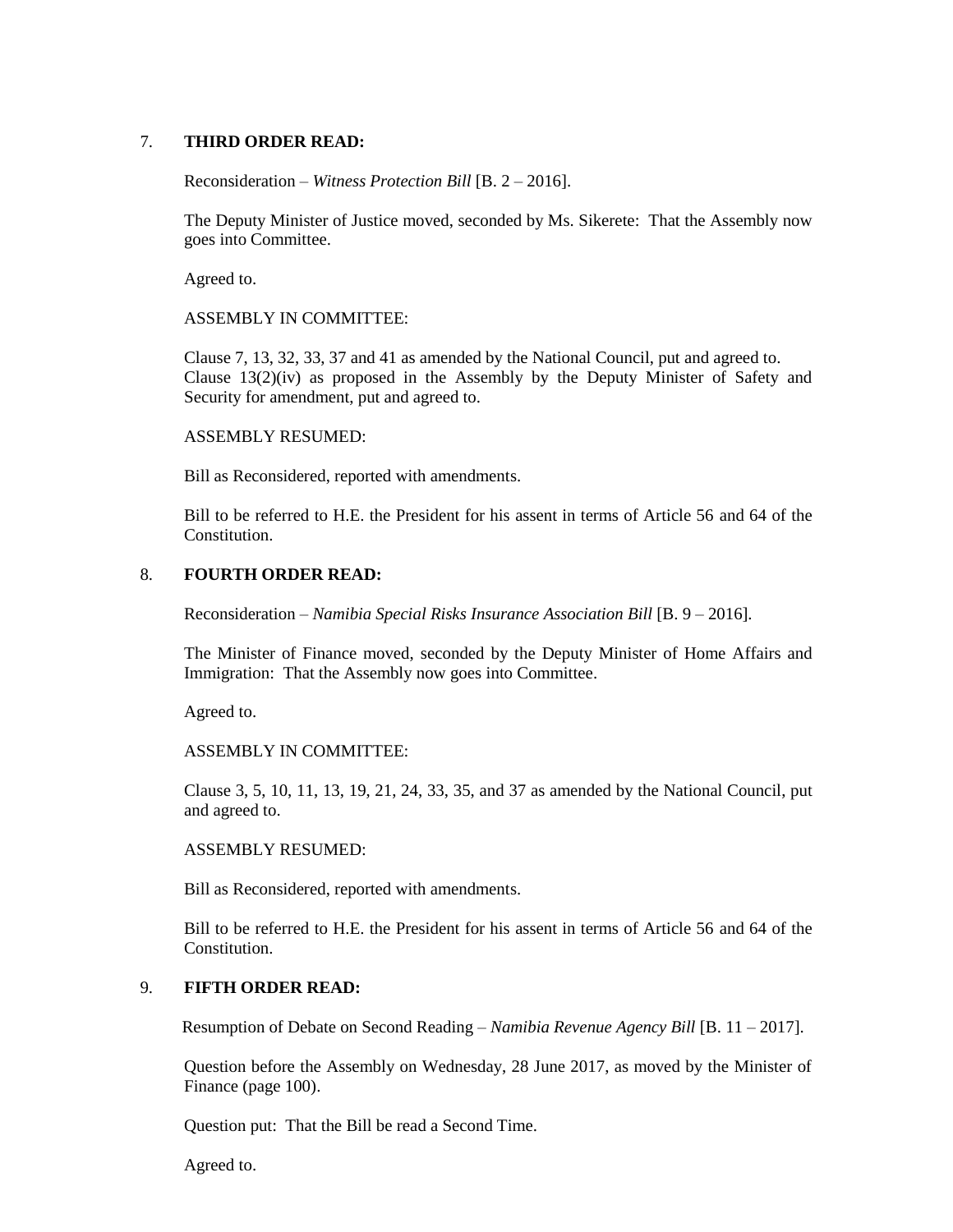*Namibia Revenue Agency Bill* [B. 11 – 2017] read a Second Time.

### 10. **SIXTH ORDER READ:**

Resumption of Consideration of Namibia's Policy on International Relations and Cooperation.

Question before the Assembly on Tuesday, 11 July 2017, as moved by the Deputy Prime Minister and Minister of International Relations and Cooperation (page 117): That the Policy be adopted.

On the motion of the Deputy Minister of International Relations and Cooperation (Dr. Mushelenga), seconded by the Minister of Gender Equality and Child Welfare, debate adjourned until Thursday, 13 July 2017.

## 11. **SEVENTH ORDER READ:**

Resumption of Debate on the Ratification of the World Trade Organisation (WTO) Trade Facilitation Agreement (TFA).

Question before the Assembly on Tuesday, 27 June 2017, as moved by the Minister of Industrialization, Trade and SME Development (page 108): That the Assembly agrees to the Ratification.

Debate adjourned to Thursday, 13 July 2017 for the Minister's reply.

#### 12. **EIGHT ORDER READ:**

Resumption of Debate to provide subsidized transportation for all students attending tertiary institutions.

Question before the Assembly on Tuesday, 27 June 2017, as moved by Mr. Venaani (page 108): That the Motion be adopted.

On the motion of Mr. Venaani, seconded by Mr. Kavekotora, debate adjourned until Thursday, 13 July 2017.

#### 13. **NINTH ORDER READ:**

Resumption of Consideration of Reports on the benchmarking visits to Singapore and to Kenya, on the Motion on the 'Urban Resettlement Scheme which aimed at providing low cost housing in Namibia'.

Question before the Assembly on Wednesday, 28 June 2017, as moved by Ms. Jagger (page 112): That the Reports be adopted.

On the motion of Ms. Jagger, seconded by Ms. Caley, debate adjourned until Thursday, 13 July 2017.

- 14. **TENTH ORDER** deferred to Thursday, 13 July 2017.
- 15. **FIRST NOTICE** withdrawn by the Mover in terms of Rule 30(b) of the Standing Rules and Orders.